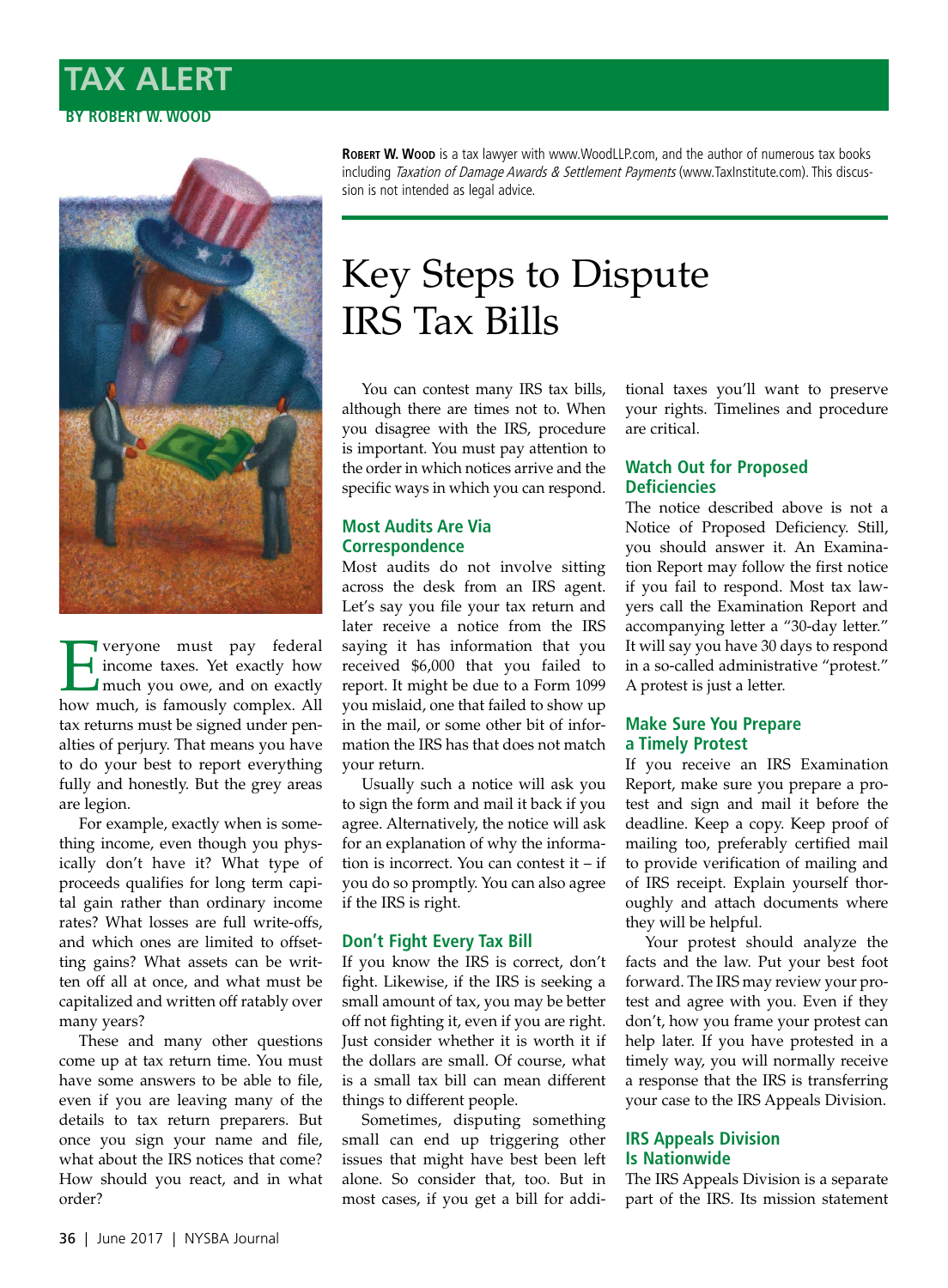is to resolve cases. By definition, these are cases in which the auditor has recommended additional taxes, and the taxpayer disagrees. The Appeals Officer assigned to your case works for the IRS, and in that sense, can never be truly unbiased.

Even so, the IRS Appeals Office is separate, and it tries to be impartial and (when it can), to split the baby. This process of working out compromises works surprisingly well. A tax lawyer may be best qualified to handle your case, but an accountant can too. Alternatively, you can do it yourself.

Just be aware that while it is less expensive to do it yourself, it is also generally less effective. The vast majority of tax cases are resolved at Appeals. Usually, you'll be assigned to the Appeals Office closest to you. Offices are throughout the U.S. Sometimes you are assigned to an Appeals Office in some far corner of the country.

This is generally based on the workload of the offices and Appeals Officers. It can also be based on particular tax issues that some offices are handling. If that location doesn't facilitate a face-to-face meeting and you want one, you can ask for the case to be moved to the IRS Appeals Office nearest you, nearest to your tax lawyer, your books and records, etc.

The IRS is not required to grant such requests, but it usually does. Most IRS Appeals Officers are happy to get a case they are assigned off their desk and assigned to someone else!

#### **Beware a Notice of Deficiency**

If you fail to protest, or if you do not resolve your case at IRS Appeals, you'll next receive an IRS Notice of Deficiency. An IRS Notice of Deficiency always comes via certified mail. It can't come any other way. A Notice of Deficiency is often called a "90-day letter" by tax practitioners, because you'll have 90 days to respond.

There used to be many flubs about exactly when those 90 days ran out. So today, the IRS is required to prominently display on page one of the Notice of Deficiency the *actual deadline*  for your response. Don't write the IRS

to protest a Notice of Deficiency. In fact, only one response to a Notice of Deficiency is permitted: filing a Tax Court petition in the U.S. Tax Court clerk's office in Washington, D.C.

Although it is best to hire a tax lawyer, some taxpayers handle their Tax Court case on their own, *pro se*. There are special simplified procedures availOften, a Notice of Deficiency is issued before a case has ever gone to IRS Appeals. In that sense, it can seem as if the IRS is trying to cut off your right to an appeal. Actually, though, it is usually because of workload, or because the IRS is worried that the statute of limitations on the tax year in question is about to run.

A tax lawyer may be best qualified to handle your case, but an accountant can too.

able to taxpayers who represent themselves in cases where less than \$50,000 in tax is in dispute. Whether you are handling the case yourself or you hire a tax lawyer, the U.S. Tax Court cannot hear your case if you miss the 90-day deadline.

#### **Tax Court Judges Travel to Your Area**

The Tax Court building and clerks are all in Washington, D.C. However, the 19 Tax Court judges travel to federal courthouses all around the country to conduct trials. You can pick the city where you want your case to be heard when you file your Tax Court petition.

Tax Court procedure and rules of evidence are streamlined, with no jury, and with relaxed rules of evidence. You can call witnesses, and many cases are presented based on a "stipulated record." In it, you and the government agree on certain facts.

#### **Your Case Can Go Back to IRS Appeals**

Remember, the only way you can respond to a Notice of Deficiency is to file a timely petition in U.S. Tax Court. Fortunately, though, that doesn't mean your case will necessarily be decided in court. An IRS lawyer will file an answer to your Tax Court petition. As with most other answers in litigation, the IRS will generally deny whatever your petition says.

But then, you can ask the IRS lawyer to transfer your case to IRS Appeals.

The IRS often issues a Notice of Deficiency to make sure you can't later say the IRS is too late to assess taxes. When this happens, the IRS lawyer will almost always be happy to transfer your case to (or back to) IRS Appeals. This also ties into extensions of the IRS statute of limitations, below.

#### **IRS Often Asks You to Extend the Statute**

Often, the IRS says it is auditing you, but needs more time. Giving the IRS more time to audit you? It may sound counterintuitive – if not downright crazy – to give the IRS more time, but it is not, as we will see. The IRS may *ask you* for an extension because it needs more time to audit you.

Your first reaction may be to relish the thought of telling the IRS absolutely not! Even a routine tax audit can be expensive and nerve-wracking. The IRS normally has three years to audit, measured from the return due date or filing date, whichever is later. But the three years is *doubled* in a number of cases. For example, the IRS gets six years if you omitted 25 percent or more of your income.

Even worse, the IRS has *no* time limit if you *never* file a return, or if you skip certain key forms (for example if you have an offshore company but fail to file IRS Form 5471). You have to assume that if the IRS is asking you to extend the statute, the IRS is already monitoring you closely. And for the most part, people usually do *voluntarily* give the IRS more time to audit.